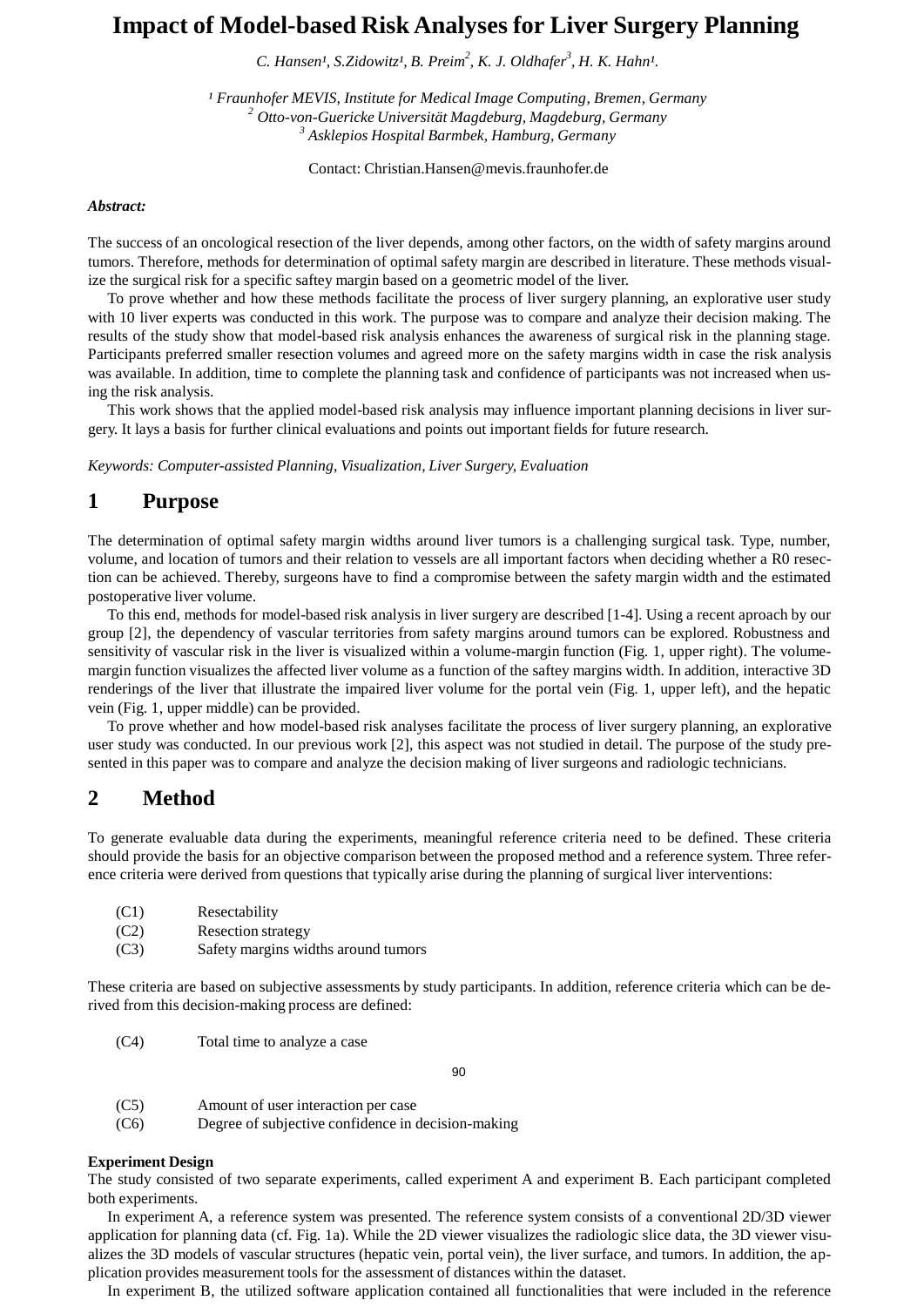system. In addition, a volume-margin function of the dataset was visualized together with an interactive 3D visualization of vessels at risk and territories at risk (cf. Fig. 2b).

In each experiment, participants were asked to analyze six CT datasets of the liver. The same six dataset were used in each experiment. For each dataset, participants had to perform specific planning tasks by using the software application. These planning tasks consisted of:

- Determination of a virtual resection surface
- Selection of critical vessel structures which should be preserved
- Selection of potential areas of impaired inflow and outflow

In addition, participants completed a questionnaire for each dataset. The questionnaire directly addresses the comparison criteria (C1-C3) defined above. In the header of each questionnaire, a report on diagnostic findings for the dataset was given and the desired postoperative liver volume was specified (> 35%).

Each experiment was conducted as follows. First, participants were informed that the experiment takes between 60 and 90 minutes and that the time is measured during the experiment. Second, the software application was presented and its graphical user interface was explained. Third, a training dataset was loaded and participants conducted the planning tasks for this dataset and filled out a questionnaire. The test supervisor ensured that all questions and planning tasks were understood. Finally, five test datasets were loaded in random order. Participants were informed that the experiment starts and that time is measured from now on. Analogous to the training phase, participants performed surgical planning tasks and filled out a questionnaire for each dataset. Verbal comments were transcribed during the experiment.



**Fig 1**: Screenshot of the software application used in experiment B. The graphical user interface is identical to experiment A, except that the risk analysis is provided here. A volume-margin function [2] is presented in the upper right viewport, territories at risk for the portal vein in the upper left, and for the hepatic vein in the upper middle viewport. The radiologic data and associated overlays of the 3D models can be accessed in the lower viewport.

91

The experiments were performed in the context of two clinical workshops at Asklepios Clinic Barmbek, Hamburg, Germany. Because not all surgeons could take part at both workshops, several separate meetings took place. The distance between experiment A and B was always at least 3 weeks in order to minimize memory effects.

### **Medical Datasets**

The case database consisted of six abdominal CT datasets (1 training dataset, 5 test datasets). For each dataset, 3D models of the liver, hepatic vein, portal vein, and intrahepatic tumors were generated. The test datasets were selected according to the following criteria:

- Presence of colorectal liver cancer
- Solitary metastases that are located adjacent to mayor hepatic vessels
- No presence of cirrhosis

### **Participants**

Medical knowledge and experience in liver surgery planning are necessary to perform the planning tasks and to give meaningful answers in the questionnaire. For that reason, the subject pool consisted of 10 liver experts (3 females, 7 males), including 4 chief physicians, 1 senior physicians, 2 assistant physicians, 3 radiology technicians. The mean age of the participants was 41.45 years  $(\pm 4.7)$ . The mean number of years of surgical experience were 15.6  $(\pm 5.3)$ , excluding the radiology technicians.

# **3 Results**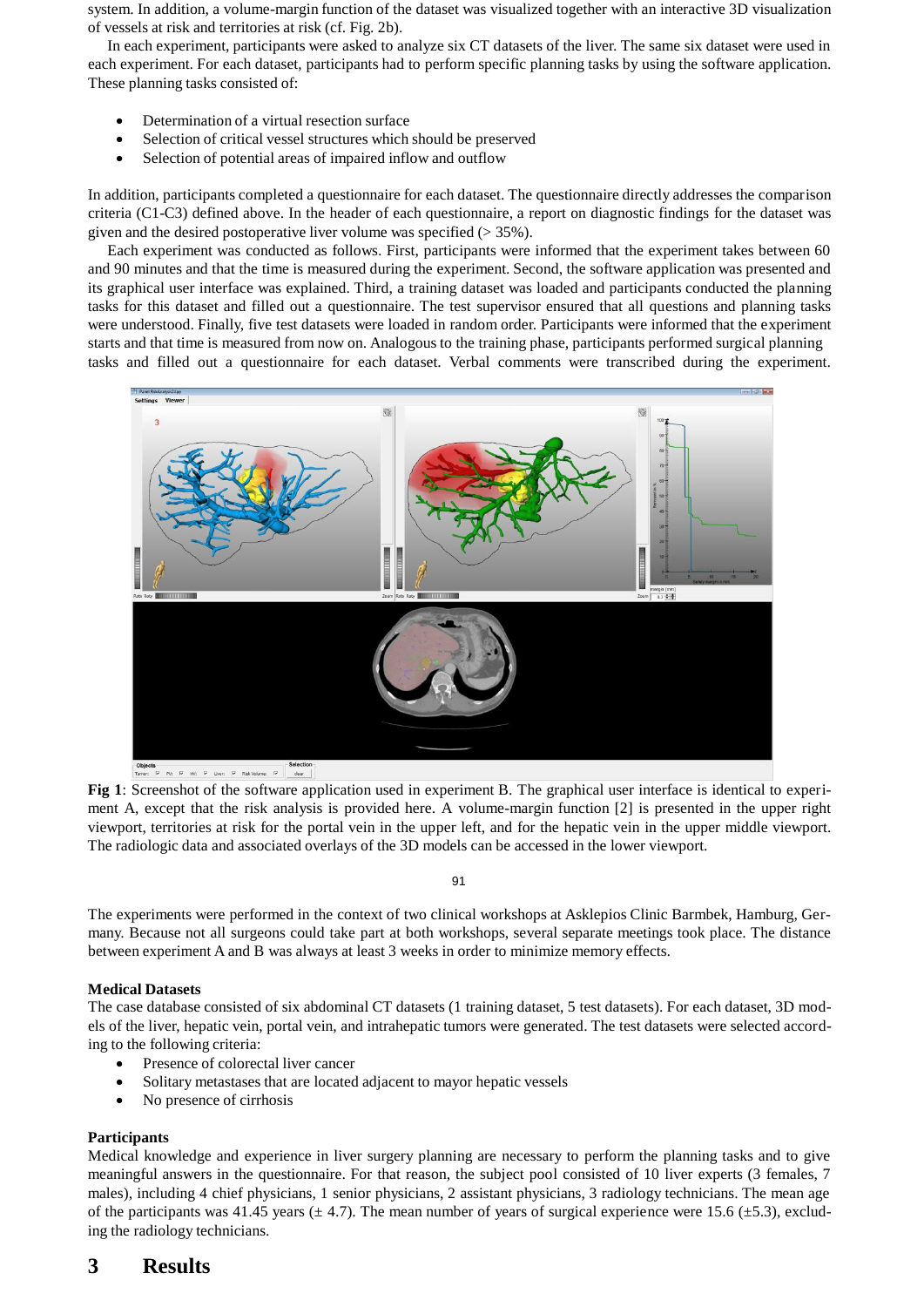Comparison of given assessments concerning patient (C1) resectability revealed that participants showed better agreement of answers in experiment B. In addition, the results show that participant's decisions were much more cautious and less optimistic when using the risk analysis.

The analysis of changes in the resection strategy  $(C2)$  revealed that subjects changed their resection strategy in many cases. This is unsurprising, because it can be expected that when repeating experiment A (or B) several times with the same participants, the preferred resection strategy will not be constant (test-retest variability). However, the changes observed in this study follow a clear trend towards the choice of smaller resection volumes in case the model-based risk analysis is available. This supports the above statement that the proposed methods enhance the awareness of surgical risk.

The analysis of selected safety margins widths (C3) showed that the variation of values was lower for all cases in experiment B. Thus, subjects agree more when the safety margin is chosen with the proposed risk analysis (experiment B) than with the reference system (experiment A). A selected safety margin width depends on the chosen resection strategy. Thus, the measured trend to choose smaller resection volumes in experiment B seems to have an influence on the width of safety margins, or vice versa.

The comparison of times (C4) taken to complete the test tasks revealed that there are no significant differences between experiments A and B. However, the way surgeons used the provided 2D/3D visualization techniques was different in each experiment. In experiment A, the CT slices were more often accessed than in experiment B. The numbers are many times higher in experiment A. An analysis of user interaction (C5) during the experiments also showed that interaction with the 2D slice data is required less when the risk analysis is extensively used.

The questionnaire asked participants to rank their confidence (C6) in decision-making on an ordinal scale from 1 to 4  $(1 = \text{very sure}, 2 \text{ sure}, 3 = \text{less sure}, 4 = \text{not sure})$ . An analysis of the data revealed that there exist no significant differences between experiment A and B. However, the mean values indicate that participants felt more confidence in experiment A. An interesting observation in this context was that several participants mentioned that it is even more difficult to make a final decision when considering the additional information provided by the risk analysis. Two surgeons mentioned that they selected "less sure" or "not sure" in experiment B because they would prefer to discuss the resection strategy with colleagues before making a final decision. Such verbal comments were not made in experiment A. The results of the user study can be summarized as follows:

- The applied model-based risk analysis enhances the awareness of surgical risk in the planning stage (assessment of resectability, determination of resection strategy)
- Subjects prefer smaller resection volumes in case the risk analysis is available.
- Subjects agree more on the safety margins width in case the risk analysis is utilized.
	- Subjects do not take more time when analyzing a dataset using the risk analysis. In this context, 2D slices were less accessed in case the risk analyses were available.
- Confidence in decision-making is not higher when using the risk analyses.

92

### **4 Discussion**

Previous studies in the field of liver surgery planning evaluated only the impact of 3D visualization [5] and virtual resection planning [6]. Thereby, the planning data was always evaluated against a presentation of 2D CT images. The study performed in this work investigated the usefulness of model-based risk analysis for liver surgery planning. The results of the study show that the proposed risk analysis may influence important planning decisions for liver surgery.

An interesting result of the study is that confidence in decision-making was not higher when using the risk analysis. The mean confidence values are even higher without the risk analysis. There are several possible explanations for this result. First, all participants were quite familiar with the 3D planning models and the exploration of 2D slice data available in experiment A. Thus, the level of trust in the new risk analyses was probably lower than in the established 2D/3D exploration techniques. This might have had an effect on the level of confidence. It is expected that the level of confidence will increase after subjects are more familiar with the approach. Second, the additional information in experiment B enhanced the awareness of surgical risk and could explain why participants rated this as less confident. Thus, the subjective confidence in decision-making might correlate with risk awareness of subjects.

The mean time to complete the planning tasks was not significantly lower when using the risk analysis. It would be interesting to measure if this were also true if participants received more training. Another reason for this could be the increase in risk awareness that opened up new questions during the planning process. Thus, additional time was required. It is also assumed that the high difficulty of the selected cases influenced the confidence of participants and the measured time.

The methods were evaluated under controlled conditions within two separate experiments. Because experiment A always took place before experiment B, a potential bias in favor of experiment B in terms of time was introduced. Thus, the results should be interpreted by taking these circumstances into account. For the future, it would be desirable to prove the benefit of the proposed risk analysis by evaluating them in clinical routine. This would require a clinical study with a randomized decision regarding the utilization of the results of the risk analysis and the subsequent evaluation of clinical criteria, such as complication rate, tumor recurrence, and blood loss [7]. In addition, evaluation criteria concerning the surgical decision making, as addressed in this chapter, could be utilized. In this context, factors, such as the anamnesis of the patient, degree of liver disease, experience of the surgeon, and surgical technique need to be carefully considered [7]. In addition, such evaluation study could shed light on the transfer of surgical plans to the actual patient. To achieve this, the preoperative made decisions and the final preoperative resection plan could be compared with the intraoperatively performed resection surface. Therefore, the performed resection needs to be measured intraoperatively, e.g., by using a surgical navigation system, or acquired using postoperative imaging.

In conclusion, this work contributes to computer-assisted liver surgery planning. It lays a basis for further develop-